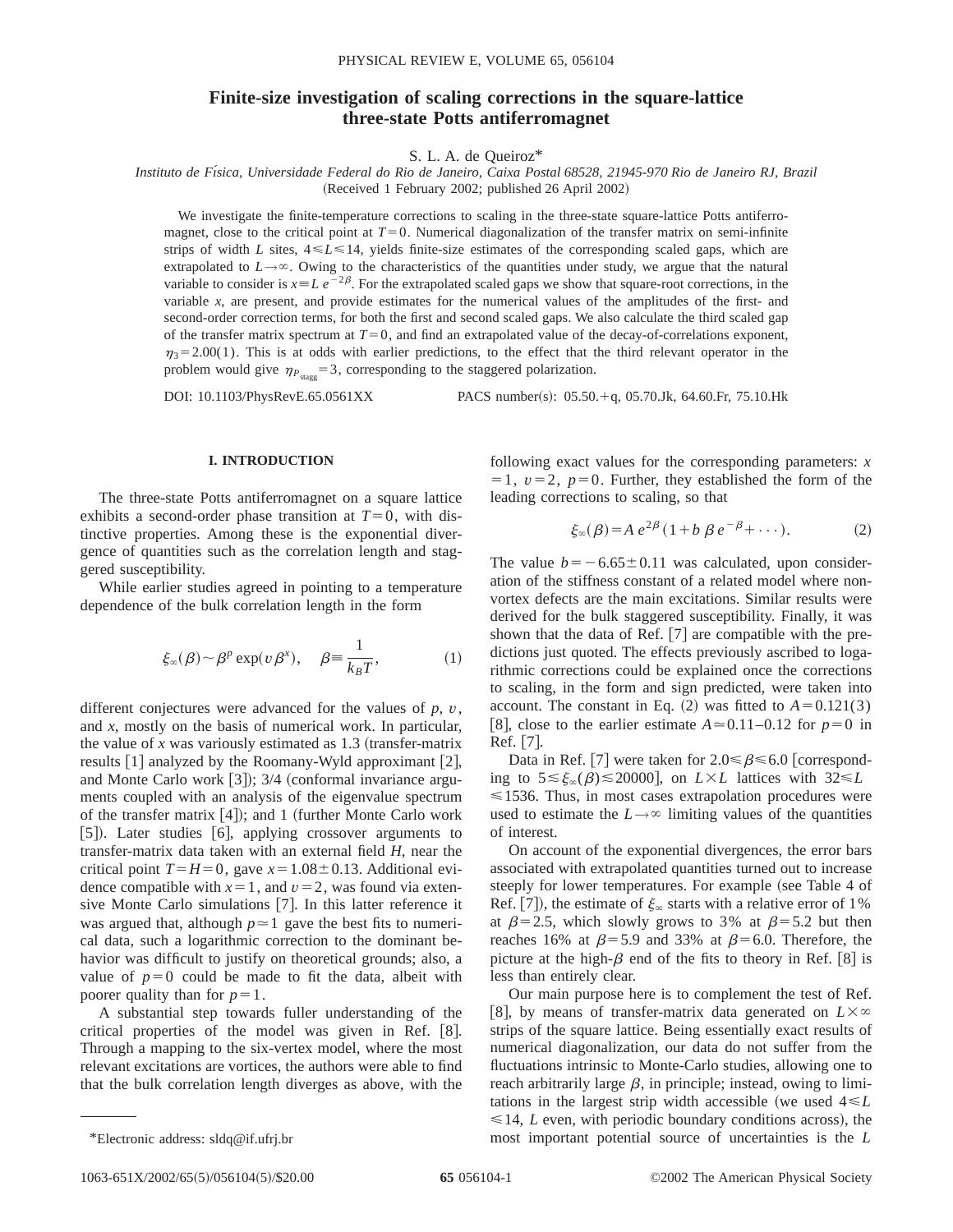$\rightarrow \infty$  extrapolation. This drawback is somewhat mitigated by the rather smooth behavior of finite-*L* data sequences, as shown below.

## **II. STRIP SCALING AND FINITE-SIZE CORRECTIONS**

The choice of quantities to investigate is, in part, dictated by specific features of the strip geometry; here we have chosen to calculate the first and second scaled gaps,

$$
\eta_i = \lim_{L \to \infty} \frac{L}{\pi \xi_i}, \quad \xi_i^{-1} = \Lambda_0 - \Lambda_i, \quad i = 1, 2,
$$
 (3)

where  $e^{\Lambda_j}$  are the (*L*-dependent) largest eigenvalues of the transfer matrix. At the critical point  $\beta = \infty$ , conformal invariance  $[9]$  states that these quantities give the respective decayof-correlation exponents; in the present case, the lowest gap  $i=1$  is related to the staggered magnetization, with associated exponent  $\eta_{\text{stagg}}=1/3$ , while  $i=2$  gives the uniform magnetization decay,  $\eta_u$ =4/3 [10,11]. The next relevant operator is related to the staggered polarization  $[10,11]$ , and will be briefly discussed in connection with scaling of the third gap  $(i=3)$ , in Sec. IV.

For finite  $\beta$  one is off criticality, thus the  $\eta_i$  above are not to be interpreted as exponents; nevertheless, they are quantities whose difference from the *bona fide*  $\beta = \infty$  exponents is expected to depend on powers of the (suitably defined) distance to the critical point.

According to finite-size scaling  $[12]$  one must have, with  $\xi_{\infty}(\beta) \equiv \xi_1(\beta, L = \infty)$  given by Eq. (2),

$$
\frac{L}{\pi \xi_i(\beta, L)} = f_i \bigg( \frac{L}{\xi_\infty(\beta)} \bigg). \tag{4}
$$

Since the *finite-size* corrections here usually are of larger magnitude than the *finite-temperature* ones, we shall only take into account the dominant temperature dependence of  $\xi_{\infty}(\beta)$ , that is, we shall write

$$
\frac{L}{\pi \xi_i(\beta, L)} = f_i(x), \quad x \equiv L e^{-2\beta}.
$$
 (5)

On the other hand, the incorporation of the finite-*L* effects will be done phenomenologically, as explained in the following.

At  $T=0$  (that is,  $x=0$ ), very good convergence of finitewidth estimates  $[\eta_i(L)]$  of  $\eta_{\text{stagg},u}$  towards the exact results  $(\eta_i)$  is attained by assuming corrections of the form

$$
\eta_i(L) = \eta_i + \frac{a_{i\,0}}{L^2} + \frac{b_{i\,0}}{L^4} + \cdots \,. \tag{6}
$$

These so-called "analytical" corrections, in powers of  $L^{-2}$ , are expected to occur for any theory on a strip geometry, as they are related to the conformal block of the identity operator  $[13]$ . They will be the main corrections, provided that no other irrelevant operator with a low power arises (as is the case for the three-state Potts *ferromagnet* [14,15] where an  $L^{-4/5}$  term is present). In order to illustrate how Eq.  $(6)$ 

TABLE I. Finite-*L* and extrapolated estimates of  $\eta_{\text{stagg}}$ ,  $\eta_u$ . The latter are the results of equal-weight fits of data for *L*  $=6,8,\ldots,14$  respectively to a single-power  $(L^{-2})$  correction (Extr.) 1) and to Eq.  $(6)$  (Extr. 2).

| L         | $\eta_{\rm stag}$ | $\eta_u$    |
|-----------|-------------------|-------------|
| 4         | 0.308785582       | 1.47544318  |
| 6         | 0.321556256       | 1.39168002  |
| 8         | 0.326473031       | 1.36528410  |
| 10        | 0.328860921       | 1.35352975  |
| 12        | 0.330193867       | 1.34726477  |
| 14        | 0.331011103       | 1.34352745  |
| Extr. 1   | 0.3331(1)         | 1.3324(3)   |
| Extr. $2$ | 0.333303(5)       | 1.333347(2) |
| Exact     | 1/3               | 4/3         |

works, and to give readers the opportunity to try their own extrapolation procedures, Table I gives our finite-*L* estimates of  $\eta_{\text{stagg}}$  and  $\eta_u$ , together with their respective extrapolations via equal-weight least-squares fits of data (we systematically discard  $L=4$  data). Error bars quoted are the standard deviations of the estimated intercepts at  $L^{-1}=0$ , as given by standard least-squares fitting procedures. Before going further, it must be stressed that this structure of corrections to scaling is, in principle, specific to strip geometries  $[13]$ ; thus it is not surprising that different results (namely, corrections to  $\xi/L$  given by  $BL^{-1} + CL^{-5/3}$ ) have been found for this same model, also at  $T=0$ , on fully finite L  $\times L$  lattices [11].

In order to disentangle the finite-temperature corrections (to bulk behavior) that are of interest here, we shall *assume* that, for fixed  $x=Le^{-2\beta}$  one can still write

$$
\eta_i(L,x) = \eta_i(x) + \frac{a_i(x)}{L^2} + \frac{b_i(x)}{L^4} + \cdots, \qquad (7)
$$

where  $\lim_{x\to 0} a_i(x) = a_{i,0}$  and similarly for the other *x*-dependent quantities. In this way we expect to account for the explicit *L*-dependence of our finite-width results, being left only with that given through the argument of Eq.  $(4)$ , which is intrinsic to scaled gaps.

We illustrate the validity of the smoothness assumption just made, by displaying in Table II our data for the largest value of *x* used (see below),  $x_{\text{max}}=0.04096$ . Comparison with Table I shows that, although standard deviations have increased by roughly two orders of magnitude, they still keep within quite reasonable bounds, giving credence to the smoothness assumption underlying Eq. (7) for all intermediate-*x* values used here.

#### **III. FINITE-TEMPERATURE CORRECTIONS**

In the analysis of the extrapolated (bulk) quantities, we shall check for corrections to scaling in the *x* variable, that is,

$$
\eta_i(x) = \eta_i(0) + C_i \sqrt{x} + D_i(\sqrt{x})^2 + \cdots. \tag{8}
$$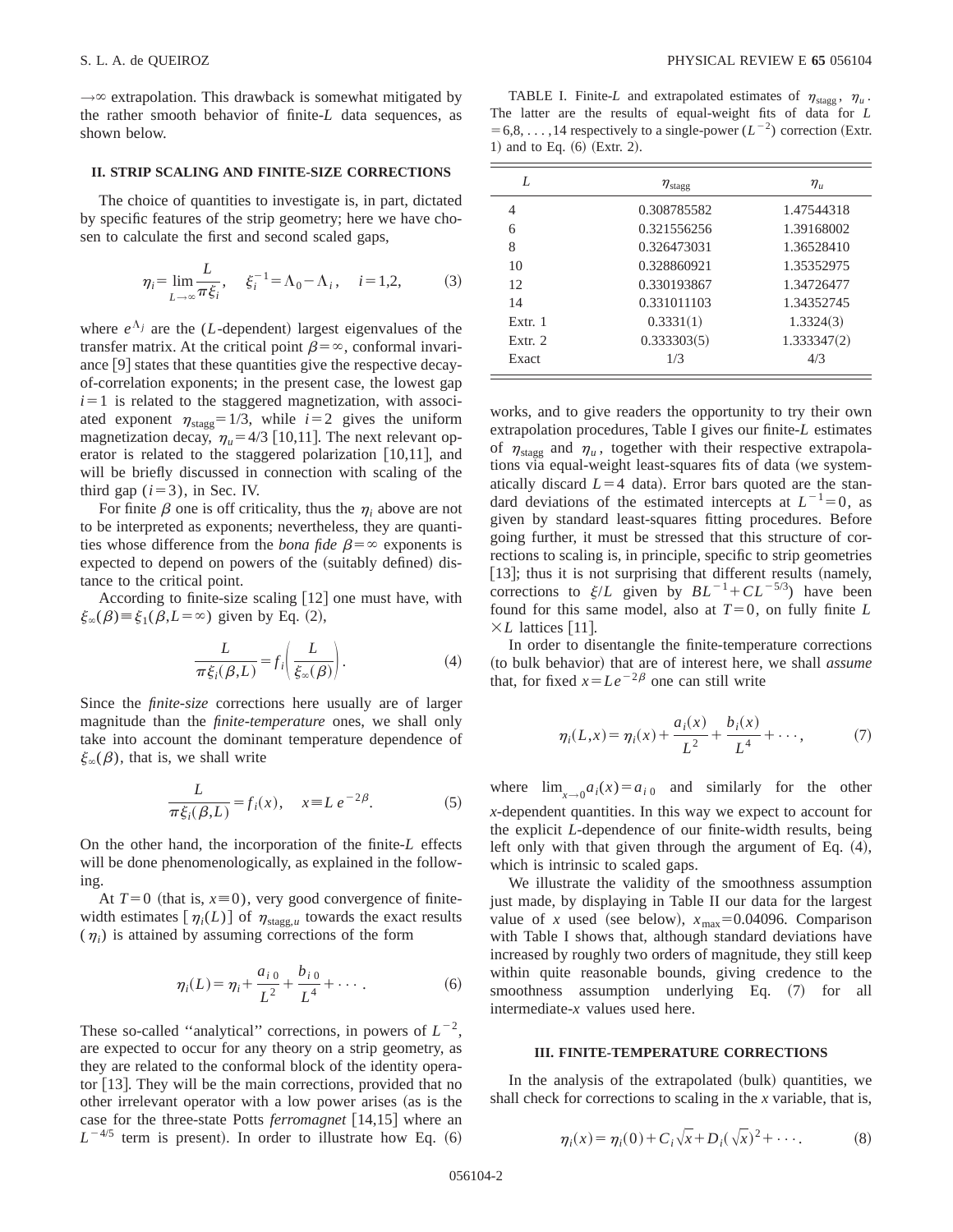TABLE II. Finite-L and extrapolated estimates of  $\eta_1$ ,  $\eta_2$ , for  $x=0.04096$ . The latter are the results of equal-weight fits of data for  $L=6,8,\ldots,14$  respectively to a single-power  $(L^{-2})$  correction  $(Extr. 1)$  and to Eq.  $(7)$   $(Extr. 2)$ .

| L         | $\eta_1$    | $\eta_2$   |
|-----------|-------------|------------|
| 4         | 0.395983934 | 1.64309174 |
| 6         | 0.402292849 | 1.58471908 |
| 8         | 0.404971786 | 1.55458116 |
| 10        | 0.406303355 | 1.53956140 |
| 12        | 0.407011253 | 1.53059628 |
| 14        | 0.407389676 | 1.52458596 |
| Extr. 1   | 0.4086(1)   | 1.512(1)   |
| Extr. $2$ | 0.40862(6)  | 1.5090(6)  |

Note that a literal translation of Eq.  $(2)$  would suggest that the corrections in Eq. (8) should depend on  $\sqrt{x} \ln x$  rather than  $\sqrt{x}$  alone; however, consistently with the argument used in establishing Eq.  $(5)$ , here we shall deal only with the dominant terms.

We have taken *x* values decreasing by powers of 2, from  $x_{\text{max}}$ =0.04096 to  $x_{\text{min}}$ = $x_{\text{max}}/2^{27}$ =3.05176 $\times$ 10<sup>-10</sup>. Using, as a first-order approximation,  $\xi_{\infty}(\beta)=Ae^{2\beta}$  with *A*  $=0.121(3)$  [8], the above values of *x* correspond to the range  $\beta=2.29, \xi_{\infty}\approx 10 \ (x=x_{\text{max}}, L=4) \text{ to } \beta=12.27, \xi_{\infty}\approx 5.4$  $\times 10^6$  ( $x=x_{\text{min}}$ , *L*=14). The lower limit was set by determining when the difference between the central estimates  $\eta_i^{\text{ext}}(x_{\text{min}}) - \eta_i^{\text{ext}}(0)$  became of the same order as the standard deviation of either extrapolated quantity (see Table III where one sees that, although this criterion has been followed strictly for  $\eta_2$ , the three smallest-*x* entries for  $\eta_1$  are in fact below the threshold; however, by performing analyses with and without the corresponding data, we have checked that this is of no great import to our conclusions). Table III also shows that, although our extrapolations are very *precise*, owing to the remarkably smooth variation of data against *L*, they seem to suffer from a slight lack of *accuracy*. Indeed, for  $x=0$  our central estimates  $\eta_i^{\text{ext}}$  stand, respectively, 6 and 8 standard deviations away from the known exact values for  $\eta_1$  and  $\eta_2$ . We ascribe this effect to *systematic* errors coming from:  $(i)$  the shortness  $(in L)$  of our data series, and  $(ii)$ higher-order corrections, ignored in Eq. (7). Since, at least for  $x=0$ , such errors amount to small differences in the central estimates (respectively  $-0.01\%$  and  $+0.001\%$  for  $\eta_1$ and  $\eta_2$ ) relative to exact values, and assuming this scenario to carry over, continuously and smoothly, to  $x \neq 0$ , we shall do as follows. In Eq. (8), for instance, we shall use  $\eta_i^{\text{ext}}(0)$ instead of the exact  $\eta_i(0)$ ; this way we expect systematic errors to cancel to a large extent, when considering the difference  $\eta_i^{\text{ext}}(x) - \eta_i^{\text{ext}}(0)$ .

Our first test is a single-power fit to scaling corrections: we assume

$$
\eta_i(x) - \eta_i(0) = C_i x^u, \tag{9}
$$

and vary *u* within a reasonably broad range, checking the behavior of the  $\chi^2$  of the corresponding least-squares fit. Our

TABLE III. Extrapolated values of  $\eta_1(x)$ ,  $\eta_2(x)$ . For each *x* they are the result of an equal-weight fit of data for  $L=6,8\cdots 14$  to Eq.  $(7)$ .

| $\boldsymbol{\mathcal{X}}$ | $\eta_1^{\text{ext}}$ | $\eta_2^{\rm ext}$ |
|----------------------------|-----------------------|--------------------|
| $\theta$                   | 0.333303(5)           | 1.333347(2)        |
| $3.05176 \times 10^{-10}$  | 0.333305(5)           | 1.333352(3)        |
| $6.10352 \times 10^{-10}$  | 0.333306(5)           | 1.333354(3)        |
| $1.2207 \times 10^{-9}$    | 0.333306(5)           | 1.333358(3)        |
| $2.44141 \times 10^{-9}$   | 0.333308(5)           | 1.333362(3)        |
| $4.88281 \times 10^{-9}$   | 0.333309(5)           | 1.333369(3)        |
| $9.76563 \times 10^{-9}$   | 0.333311(5)           | 1.333378(3)        |
| $1.95313 \times 10^{-8}$   | 0.333315(5)           | 1.333391(3)        |
| $3.90625 \times 10^{-8}$   | 0.333319(5)           | 1.333409(4)        |
| $7.8125 \times 10^{-8}$    | 0.333326(5)           | 1.333435(4)        |
| $1.5625 \times 10^{-7}$    | 0.333335(5)           | 1.333471(5)        |
| $3.125 \times 10^{-7}$     | 0.333347(5)           | 1.333523(6)        |
| $6.25 \times 10^{-7}$      | 0.333366(4)           | 1.333596(7)        |
| $1.25 \times 10^{-6}$      | 0.333392(4)           | 1.333701(10)       |
| $2.5 \times 10^{-6}$       | 0.333429(4)           | 1.333849(13)       |
| $5 \times 10^{-6}$         | 0.333483(2)           | 1.334060(17)       |
| $1\times10^{-5}$           | 0.333560(1)           | 1.334363(22)       |
| $2 \times 10^{-5}$         | 0.333673(2)           | 1.334796(31)       |
| $4 \times 10^{-5}$         | 0.333839(4)           | 1.33542(4)         |
| $8 \times 10^{-5}$         | 0.334087(8)           | 1.33634(6)         |
| 0.00016                    | 0.334465(13)          | 1.33768(8)         |
| 0.00032                    | 0.335054(21)          | 1.33969(11)        |
| 0.00064                    | 0.335999(32)          | 1.34276(15)        |
| 0.00128                    | 0.33756(5)            | 1.34754(22)        |
| 0.00256                    | 0.34025(6)            | 1.35523(30)        |
| 0.00512                    | 0.34507(9)            | 1.3681(4)          |
| 0.01024                    | 0.35409(11)           | 1.3904(5)          |
| 0.02048                    | 0.37183(12)           | 1.4309(6)          |
| 0.04096                    | 0.40862(6)            | 1.5090(6)          |
|                            |                       |                    |

results, using as input the upper half of Table III (14 data plus the  $x=0$  line, for each fit) are displayed in Fig. 1, where very sharp minima can be seen slightly above  $x=0.5$  (to three decimal places, they are located respectively at *x* = 0.508 for  $\eta_1$ ,  $x=0.503$  for  $\eta_2$ ). This signals that (i) corrections depending on  $\sqrt{x}$  are definitely present, thus supporting the assumption made in Eq.  $(8)$ ; and  $(ii)$  higher-order terms are not negligible. Indeed, inclusion of data for larger *x* causes the  $\chi^2$  to increase steeply, while the sharpness of the dips deteriorates, and their position shifts towards larger *u*.

Having ensured that square-root corrections to scaling are an essential element of the picture, we attempt to include higher-order terms, in the manner of Eq. (8). We plot  $\int \eta_i(x) - \eta_i(0) \sqrt{x}$  against  $\sqrt{x}$ , thus one expects

$$
\frac{\eta_i(x) - \eta_i(0)}{\sqrt{x}} = C_i + D_i \sqrt{x} + \mathcal{O}(x) \tag{10}
$$

and attempts straight-line fits. Results are in Fig. 2. The subset of data considered now is complementary to that used in the earlier single-power fits, as higher-order terms become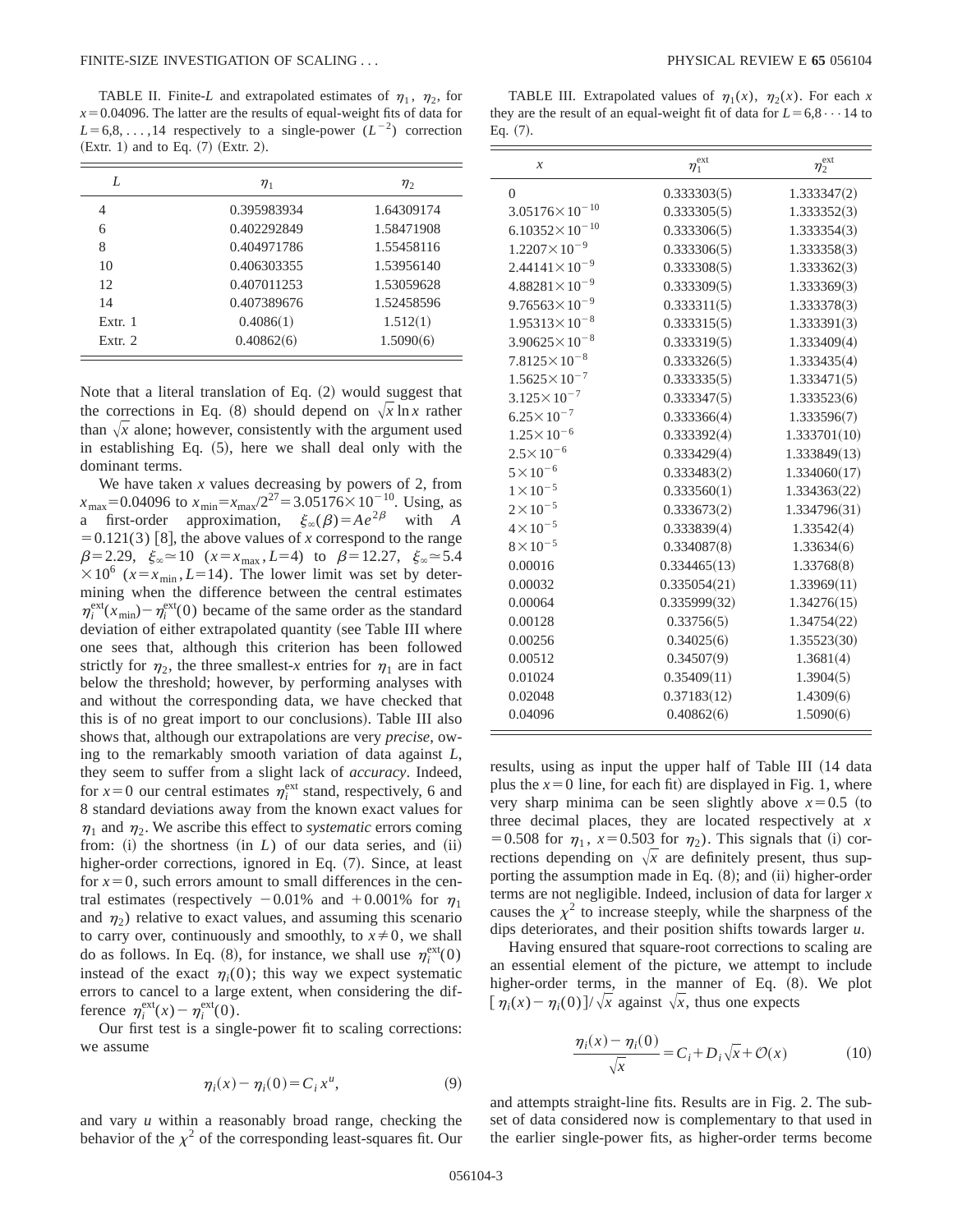

FIG. 1. Semilogarithmic plot of  $\chi^2$  against *u* for least-squares fits of Eq. (9). Crosses:  $\eta_1$ ; squares:  $\eta_2$ . Data for  $\eta_2$  shifted upwards by a factor of 100 on vertical scale, to avoid superposition. For each fit, only data in the interval  $3.05176 \times 10^{-10} \le x \le 2.5$  $\times 10^{-6}$  of Table III were used (see text).

more important for *x* not very small. We noticed that inclusion of data from the last 3–4 lines of Table III caused a quick deterioration of the quality of linear fits (the resulting curvature can be seen by naked eye); this is probably the effect of third- and higher-order terms in  $\sqrt{x}$ . An alternative source of errors would be the multiplicative logarithmic terms, mentioned in connection with Eq.  $(8)$  above, and not considered in the present approach. Therefore, we decided to keep to the range of *x* for which good linear plots were obtainable, while using as many data as possible  $\lceil$  in order to reduce the spread in the estimates of  $C_i$  and  $D_i$  of Eq.  $(8)$ ]. The best compromise was found by taking data for 5  $\times 10^{-6}$  < *x* < 0.00256, shown in Fig. 2 together with the corresponding least-squares fits.

Our estimates of the amplitudes  $C_i$  and  $D_i$  are shown in Table IV, where for single-power fits of Eq.  $(9)$  we quote only results for  $u=0.5$ . Although, as explained above, these do not correspond to the respective absolute minima of  $\chi^2$ , they exhibit a very good quality of fit, and it seems more appropriate to compare them (instead of those obtained at



FIG. 2. Plots of  $\left[\eta_i(x) - \eta_i(0)\right] / \sqrt{x}$  against  $\sqrt{x}$ , for  $i = 1$  (a) and  $i=2$  (b). Straight lines are linear least-squares fits to the subset of data in plot, corresponding to  $5 \times 10^{-6} < x < 0.00256$  in Table III (see text).

TABLE IV. Estimates of amplitudes  $C_i$ ,  $D_i$  [see Eqs.  $(8)$ – $(10)$ ], and  $\chi^2$  per degree of freedom ( $\chi^2$ /DOF) for respective fits.

|                          | $C_i$    | $D_i$   | $\chi^2$ /DOF        |
|--------------------------|----------|---------|----------------------|
| Eq. (9), $i=1$ , $u=0.5$ | 0.079(4) |         | $1.5 \times 10^{-3}$ |
| Eq. $(10)$ , $i=1$       | 0.077(1) | 1.18(3) | $2 \times 10^{-2}$   |
| Eq. (9), $i=2$ , $u=0.5$ | 0.317(5) |         | $3.0 \times 10^{-3}$ |
| Eq. $(10)$ , $i=2$       | 0.313(3) | 2.3(1)  | $2 \times 10^{-3}$   |

minimal  $\chi^2$ ) to the estimates of *C<sub>i</sub>* from Eq. (10), where the power 1/2 is fixed from the start.

#### **IV. SCALING OF THIRD GAP**

Finally, we have investigated the scaling of the third gap at  $T=0$ . According to theory [10,11], at the critical point there are only three relevant operators, corresponding (in decreasing order of relevance) to staggered magnetization, uniform magnetization, and staggered polarization. Although, as recalled above, there is widespread agreement between theory and numerical work as regards the first two, the prediction of Ref.  $[11]$ , namely, that the corresponding decayof-correlations exponent is  $\eta_{P_{\text{stage}}} = 3$ , appears not to have been numerically tested so far. (In Ref. [11], Monte Carlo simulations were performed for the respective susceptibility, which according to the scaling law  $\gamma/\nu=2-\eta$  is expected to approach a constant, with corrections  $\alpha L^{-\Delta}$ ,  $\Delta = 1$ , if  $\eta$  $=$  3; the approach to a constant was indeed verified, while the best fit was for  $\Delta \approx 0.75$  instead of unity.)

We have calculated descending eigenvalues of the transfer matrix; it would seem plausible to associate the third scaled gap to the staggered polarization, especially since only three relevant operators are expected to come up, and the relationship of the other two to the first two gaps is well established. In order to check self-consistency of our results, we used both a standard power-method algorithm, coupled with Gram-Schmidt orthogonalization, and a Lanczos scheme. While for small  $L$  and shallow levels (corresponding to eigenvalues  $\Lambda_i$ ,  $i \leq 3$ ) both methods gave the same estimates, the Lanczos results displayed instabilities for deeper levels and  $L \ge 8$ . At present we are not able to explain such discrepancies. Therefore, we restrict ourselves to the analysis of the third gap.

Our results, again displayed in the form  $\eta_3 = L(\Lambda_0)$  $-\Lambda_3/\pi$ , are shown in Table V. In order to gain an unbiased perspective both of the limiting bulk value of  $\eta_3$  and of the scaling corrections, we attempted a single-power extrapolation,  $\eta_3(L) = \eta_3 + a_{30}/L^u$  with a variable power *u*, and monitored the variations of the  $\chi^2$  of the corresponding fits against *u*. The result was qualitatively very similar to that displayed for the fits of Eq.  $(9)$  in Fig. 1: a rather sharp minimum, located at  $u=1.8$  in this case, which gave an extrapolated  $\eta_3$ = 2.00(1) (see Table V; the error bar was calculated by considering the estimates on either side of  $u_{\min}$ =1.8, for which the  $\chi^2$  becomes one order of magnitude larger than at the minimum). Fixing  $u=1$ , inspired by the prediction of Ref. [11] for the susceptibility, gave  $\eta_3 \approx 2.11$ .